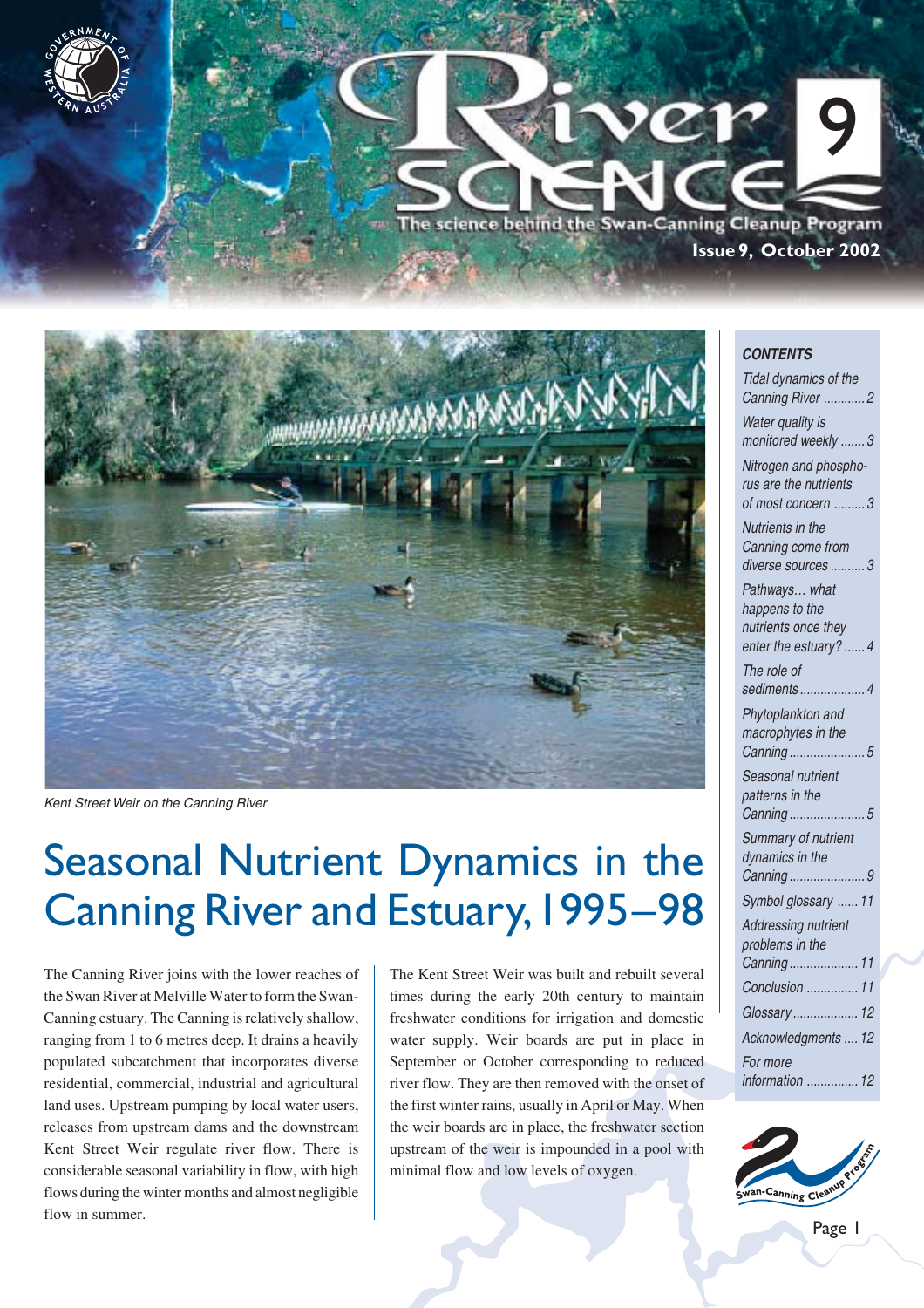

**Figure 1:** examples of a) salinity stratification associated with upstream movement of the salt wedge, and b) thermal stratification above the weir (Kent Street)

Every week, longitudinal vertical profiles of salinity, dissolved oxygen and temperature are published on the Swan River Trust website: <www.wrc.wa.gov.au/srt/riverscience/profiles.html>. These images show the relative influence of tidal exchange and freshwater inflows and the effect on the oxygen status of estuary waters (see figures 1 above).

> High nutrient loading from the catchment and sediment nutrient release, coupled with negligible flow and high temperatures, make the Canning an ideal environment for plant and algal growth during summer. Above the Kent Street Weir, proliferation of macrophytes in early summer has in recent years often been followed by blooms of potentially toxic blue-green algae. These blooms can be responsible for significant water quality and human health threats. The development of remediation techniques aimed at reducing the occurrence of harmful algal blooms in the upper Canning (see *River Science 13- 14* and *17-18*) has centred on an evolving understanding of nutrient processes in the river. This document provides a background analysis of the seasonal nutrient patterns in the Canning River prior to current remediation efforts, to explain the major causes of the algal bloom problem.

#### *River Science October 2002*

## Tidal dynamics of the Canning River

Tidal influence in the Canning is mostly limited to the lower reaches by Kent Street Weir. The lower Canning (the area below the weir to the junction with Melville water) experiences tidal flow year round. The upper Canning (above Kent Street Weir) is influenced by tidal movement when the weir boards are removed, but during this time is usually flushed with fresh water from catchment inflows. Salt water can move upstream above the Kent Street Weir when the weir boards are removed (figure 1a), but this does not happen every year and depends on river flow.

### Salt wedge and stratification

The Mediterranean climate of Perth is reflected in seasonal patterns in the water quality of the Swan-Canning Estuary. When river flow reduces towards the end of winter, tidal movement causes salt water to move progressively up the estuary. Since the more saline water is denser it tends to travel upstream along the bottom and the lighter fresh water flows downstream on top. This layering is referred to as *stratification*. The saltwater layer pushing its way upstream underneath a surface layer of fresh water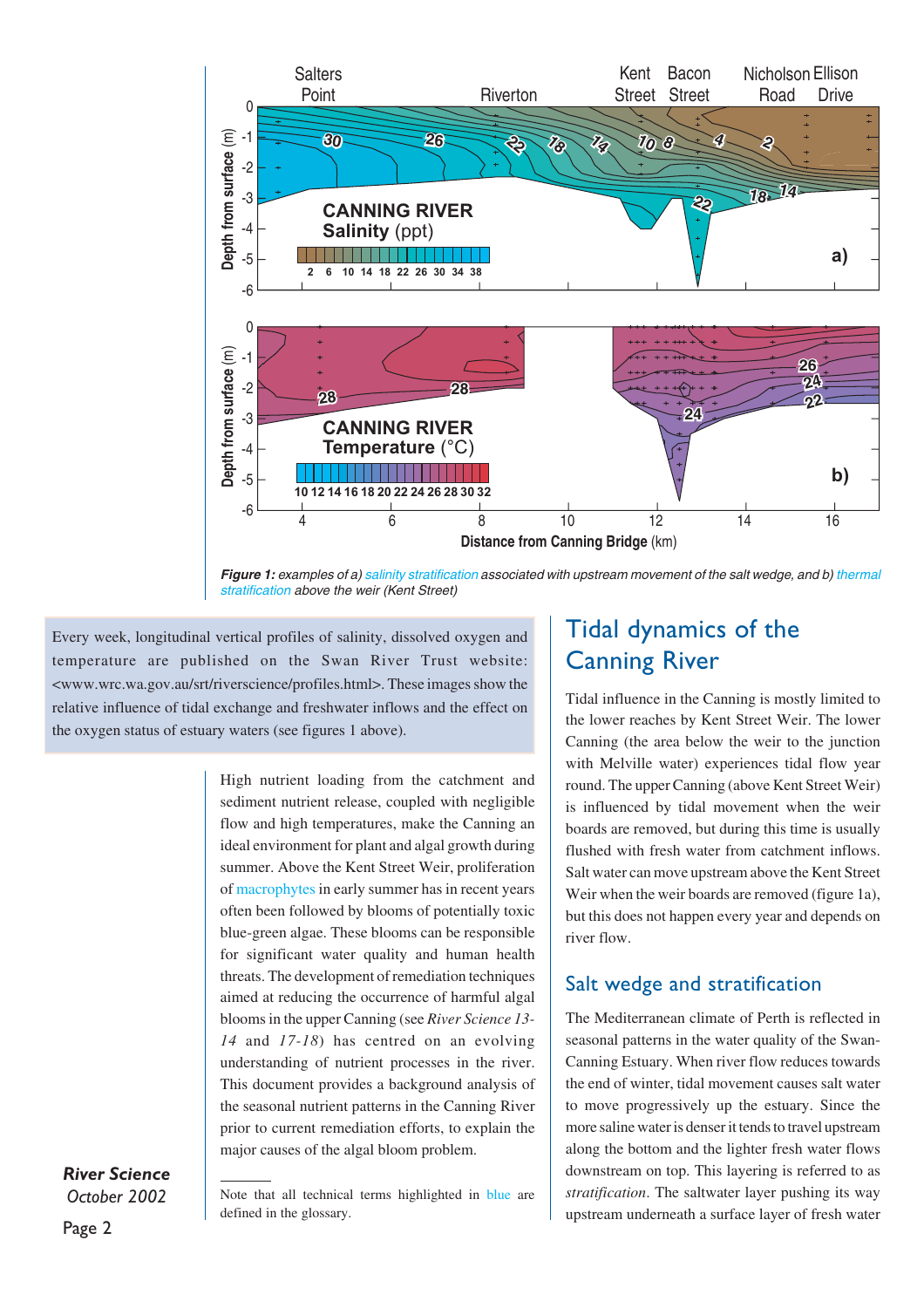is often referred to as a *salt wedge* (figure 1a). Stratification restricts mixing of the denser bottom waters with the lighter surface waters. When bottom waters are rich in organic material, decomposition by bacteria uses up dissolved oxygen, which is not readily replaced from the surface. The oxygendepleted waters of the salt wedge can promote nutrient release from bottom sediments as they move up the estuary.

In the Canning, upstream movement of the salt wedge is restricted by the Kent Street Weir. The weir boards are usually put in place around September or October to prevent the salt wedge moving into the upper reaches of the river. Stratification still occurs above the weir over summer, however. Because the water above the weir is impounded as a stationary pool surface waters heated by the sun often form a lighter layer which does not mix readily with bottom waters. This process is referred to as *thermal stratification* (figure 1b). The low-oxygen environment of bottom waters facilitates the release of phosphorus from the sediment. Ammonium can also build up in this area because nitrification cannot occur in an oxygenlimited environment (see *River Science 4* for a more detailed explanation of these processes).

## Water quality is monitored weekly

Water quality has been monitored regularly in the Canning since the establishment of the Swan-Canning Cleanup Program (SCCP) in 1994 (details are given in *River Science 1: Water quality monitoring is a vital part of the SCCP Action Plan*). Prior to the current program, water quality sampling was carried out on an *ad hoc* basis often in response to algal blooms or suspected pollution events. From 1994, weekly sampling of physical and chemical attributes, nutrient concentrations, and phytoplankton composition and abundance has occurred across the Swan-Canning estuarine system. For details on the Swan refer to *River Science 8: Seasonal nutrient dynamics in the Swan Estuary, 1995-2000*.

From 1995-98, weekly monitoring occurred at two sites in the estuarine lower Canning and four in the usually freshwater upper Canning. Four additional sites above the weir are sampled for phytoplankton only, to allow health warnings to be issued to local authorities when required.

## Nitrogen and phosphorus are the nutrients of most concern

Nitrogen and phosphorus are the nutrients most commonly responsible for algal bloom problems worldwide. Human activities, such as the widespread application of nitrogen- and phosphorus-rich fertilisers to farmland, lawns and gardens have led to increased levels of these nutrients in coastal waterways. Phytoplankton blooms in the Canning are fuelled by nitrogen and phosphorus from both agricultural and urban sources.

*Nitrogen* is an essential element required in large amounts for growth by all organisms. There are several different forms of nitrogen found in water. Dissolved inorganic nitrogen (DIN), comprised of ammonium, nitrate and nitrite, is the form used by phytoplankton and other aquatic plants. Phosphorus is also an essential element but is required in smaller amounts by living organisms. Dissolved inorganic phosphorus (DIP) consists of free *orthophosphate*  $(PO<sub>4</sub>)$ . Reported DIP values include a certain amount of  $PO_4$  loosely bound to very small sediment particles, and for this reason DIP is more accurately reported by the technical term *filterable reactive phosphorus* (FRP). Phosphorus is also found bound to particles in the water column and sediments.

More information on the importance of these two nutrients is presented in *River Science 4: The Nitrogen and Phosphorus Cycles*.

## Nutrients in the Canning come from diverse sources

Nutrients are delivered into the water by external means such as catchment runoff and groundwater inflow, or by internal means such as release from the sediments or decomposition of crashing phytoplankton blooms. (*River Science 5* and *6* discuss these nutrient sources in more detail). With the onset of rains runoff from the land filters down into waterways. This runoff can contain significant amounts of nutrients, either dissolved or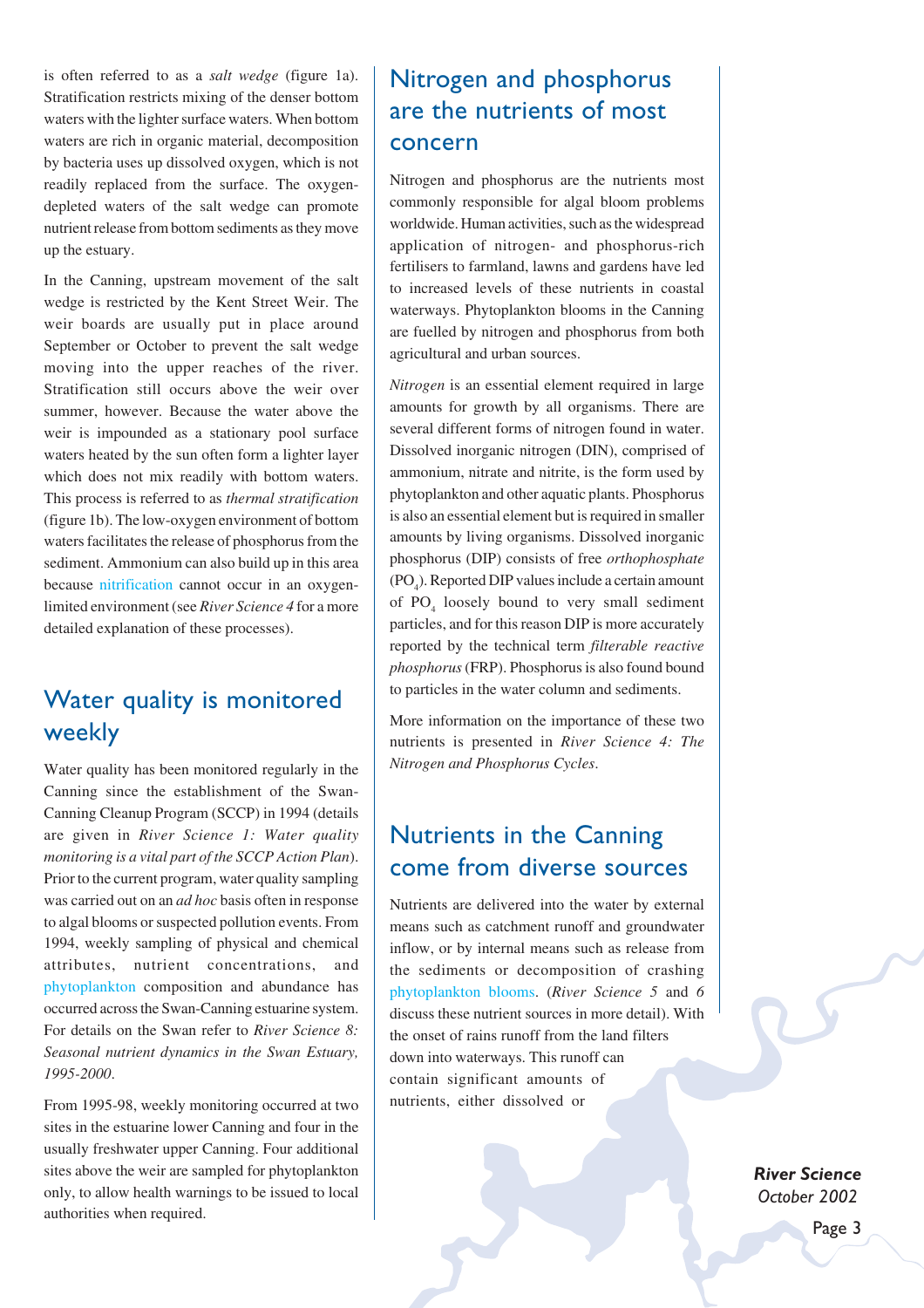attached to soil particles. Increases in agriculture, intensive livestock operations and the spread of residential and commercial areas (leading to 'leakage' of sewage, fertilisers and detergents) have greatly increased nutrient loads in the rivers and estuary.

Unlike the Swan River, which receives the majority of runoff from the huge inland catchment of the Avon River, the Canning has a small coastal catchment originating in the Darling Range. As it traverses through southern metropolitan Perth it is joined by the Southern River and a number of minor tributaries and drains. The Canning catchment includes significant rural (broadacre agriculture, horticulture, intensive livestock operations, turf farms), urban, industrial and commercial land uses. These land uses represent a diversity of nutrient sources to the Canning River. All of the major subcatchments of the Canning were recognised as 'major nutrient contributors' to the Swan-Canning estuary in the Swan-Canning Cleanup Program *Action Plan*.

Urban drains are at times a significant source of nutrients and other contaminants such as hydrocarbons, to the Canning. Many drains are not monitored regularly and few flow throughout the year. Compared to other catchment runoff, drains contribute very little flow volume to the Swan-Canning system; however, water quality within the drains is often poor. During summer, when there is little flow from the catchment, relatively small rainfall events can cause drains to discharge into the river and estuary.

Groundwater can also be a nutrient source to the system. Groundwater movement occurs readily through the sandy soils of the Swan Coastal Plain, and groundwater in the area has been shown to be high in dissolved nutrients. Knowledge of the particulars of groundwater nutrient inputs is sketchy, but it is likely to be important at some sites, particularly when other nutrient sources are small.

## Pathways… what happens to the nutrients once they enter the estuary?

Nutrients entering the lower reaches of the Canning River can be transformed and transported within the system, or exported to Melville Water (and then potentially flushed out to sea). Organic and

particulate nutrients can sink and accumulate in the sediments. Some of the soluble phosphorus entering from the catchment attaches (adsorbs) to suspended particles and settles out onto the sediment. The sediments can become a source of bioavailable nutrients (especially phosphate and ammonium) under certain conditions– notably low-oxygen conditions at the sediment surface. Dissolved inorganic nutrients are taken up by phytoplankton and aquatic plants and converted to organic forms. Death and decay of organisms leads to re-release of bioavailable nutrients.

The fate of nutrients entering an estuary is discussed in more detail in *River Science 4: The nitrogen and phosphorus cycles*.

### The role of sediments

Sediments in the upper Canning are generally rich in nitrogen and phosphorus compared to other Australian and overseas estuaries. The sediments are highly variable – both from site to site, and also with depth in the river. High nutrient concentrations are mainly associated with certain sediment types, most notably fine silts and muddy silts with high organic matter content. These sediments are abundant at several of the monitoring sites in the Canning, particularly in shallower depositional zones. The iron content of Canning sediments is also high, and most sediment phosphorus is thought to be bound to iron compounds. However, bioavailable phosphorus can be released into the water column if the sediment surface becomes anoxic.

Nutrients are known to be released from these sediments into bottom waters over summer, though thermal stratification tends to restrict nutrient movement into surface waters. Even during bloom events only a fraction of what is released is taken up by phytoplankton, which are usually unable to access the large store of nutrients below the thermocline. Nevertheless, bottom water nutrients may still become available to phytoplankton through periodic deepening of the wind-mixed surface layer. In addition the capacity of phytoplankton for luxury uptake of nutrients when they are available may be sufficient to maintain growth, even when surface nutrient concentrations are low.

The surface sediments represent the largest pool of nutrients in the upper Canning, and are important as a nutrient source for macrophytes, phytoplankton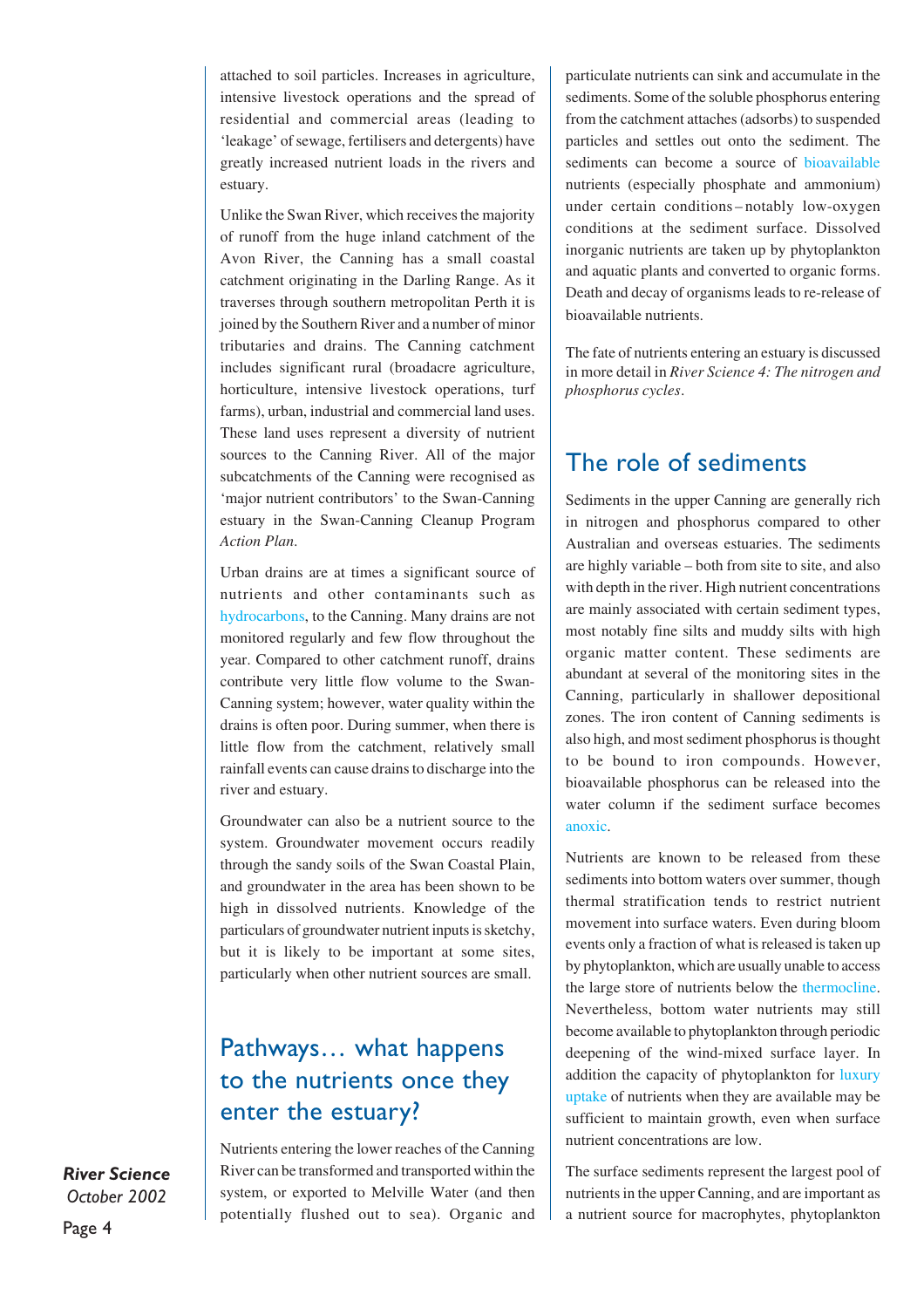and bacteria. For this reason, remediation efforts over the past five years have focussed on reducing sediment nutrient release (readers should refer to *River Science 13-14* and *17-18* for more information).

## Phytoplankton and macrophytes in the Canning

Plants and algae form the basis of aquatic food chains by capturing light energy and converting simple inorganic nutrients to forms that can be used by other organisms. In the Canning, raised nutrient levels promote the growth of phytoplankton (figure 2) and larger aquatic plants known as macrophytes.

The upper Canning has tended to shift between macrophyte- and phytoplankton-dominated stages over the past decade. Macrophytes are often found in abundance, though the dominant species have changed over the years, often as a result of human activities (see *River Science* 19). Macrophytes may play an important role in limiting the extent and severity of phytoplankton blooms in the upper Canning. Macrophytes can suppress phytoplankton growth in a number of ways, including shading, nutrient uptake and storage in direct competition with phytoplankton, and providing habitat for zooplankton (animal plankton) which feed on phytoplankton. Conversely, large numbers of phytoplankton in the water increase turbidity, which can affect macrophyte growth by reducing light penetration through the water column.

# Seasonal nutrient patterns in the **Canning**

The Canning, like the Swan, is influenced strongly by the seasonal climate of Perth. However, the presence of Kent Street Weir is a dominant feature in the Canning that leads to a much sharper distinction between the upper and lower reaches than is the case in the Swan. When the weir boards are removed the Canning behaves as a typical 'salt wedge' type estuary with the extent and location of the salt wedge determined by river flows. When the boards are in place, the upper and lower Canning



**Figure 2:** Anabaena, a toxic blue-green alga responsible for blooms in the upper Canning (photo WRC Phytoplankton Ecology Unit)

are two distinct systems with the weir acting as a barrier between freshwater and saltwater reaches. With this in mind, the seasonal patterns of water quality are discussed separately for the upper and lower reaches of the Canning. The upper Canning is discussed in more detail as it has been the focus of community concern, monitoring and remediation efforts due to the regular summer occurrence of toxic cyanobacteria blooms since the early 1990s.

The following discussion refers to the monthly median concentrations of dissolved nutrients (DIN and DIP) and chlorophyll *a* for the years 1995- 1998, shown in figures 4-5 and 8-9.

The relative abundance of phytoplankton and macrophytes in any given year will depend on the temperature and water flow. A hot start to the summer may give phytoplankton a growth advantage for the rest of the summer (as in 1997-98). High water levels above the weir may also restrict the growth of submerged macrophytes in early summer.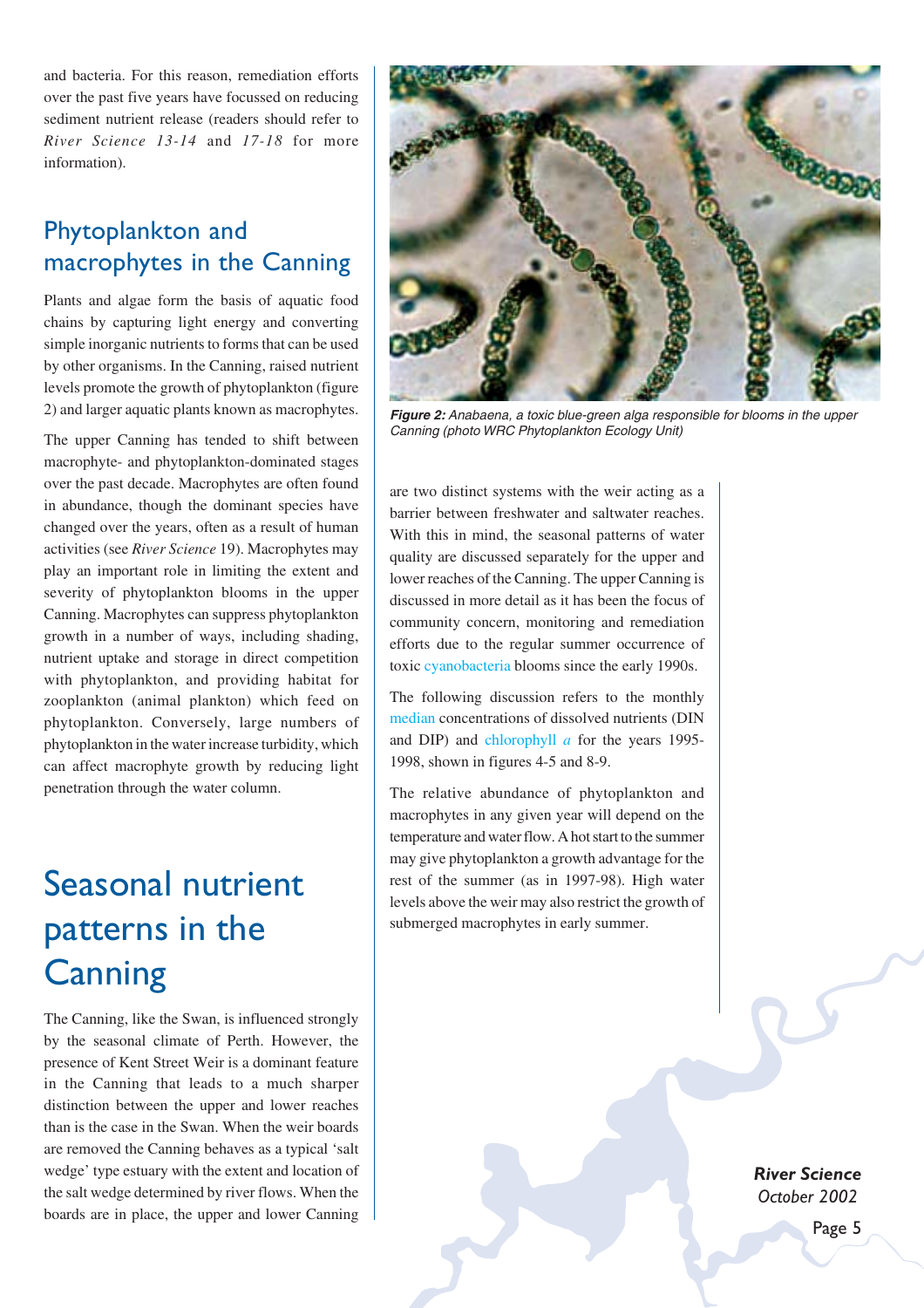

**Figure 3:** aerial view of the Canning River above Kent Street Weir, with the Greenfield Street bridge in the centre of the picture (photo D. Tracey)



**Figures 4 (DIN) and 5 (FRP)**: Median concentrations of dissolved inorganic nitrogen (DIN) and phosphorus (DIP), and chlorophyll a (1995-1998) in the Upper Canning above Kent St Weir and in the catchment (Canning River only). Note the winter peak of DIN, and elevated DIN levels in bottom waters over summer; also the high summer peak of FRP in bottom waters, and elevated chlorophyll a throughout spring and summer.

#### Upper Canning

Winter flows mobilise large amounts of dissolved inorganic nitrogen (DIN) from throughout the catchment. This leads to a winter peak of DIN as fresh water flushes the upper Canning. As flow drops away in spring, nutrient uptake by macrophytes and phytoplankton depletes the available DIN in the water, resulting in declining DIN concentrations. Over summer, DIN concentrations in surface waters remain low but there is a notable increase in bottom water values due to a combination of ammonium release from the sediments and groundwater seepage.

The dominant pattern in soluble phosphate (DIP) concentration is the occurrence of high summer values in bottom waters. Much of the phosphorus delivered from the catchment is bound to particulate matter and tends to accumulate in sediments as these particles settle out. Phosphate release from the sediments is promoted by the low-oxygen conditions that occur periodically over summer when the upper Canning doesn't flow. Thermal stratification tends to trap phosphate (as well as ammonium) in bottom waters.

The decrease in DIN over spring and summer, combined with high DIP concentrations, results in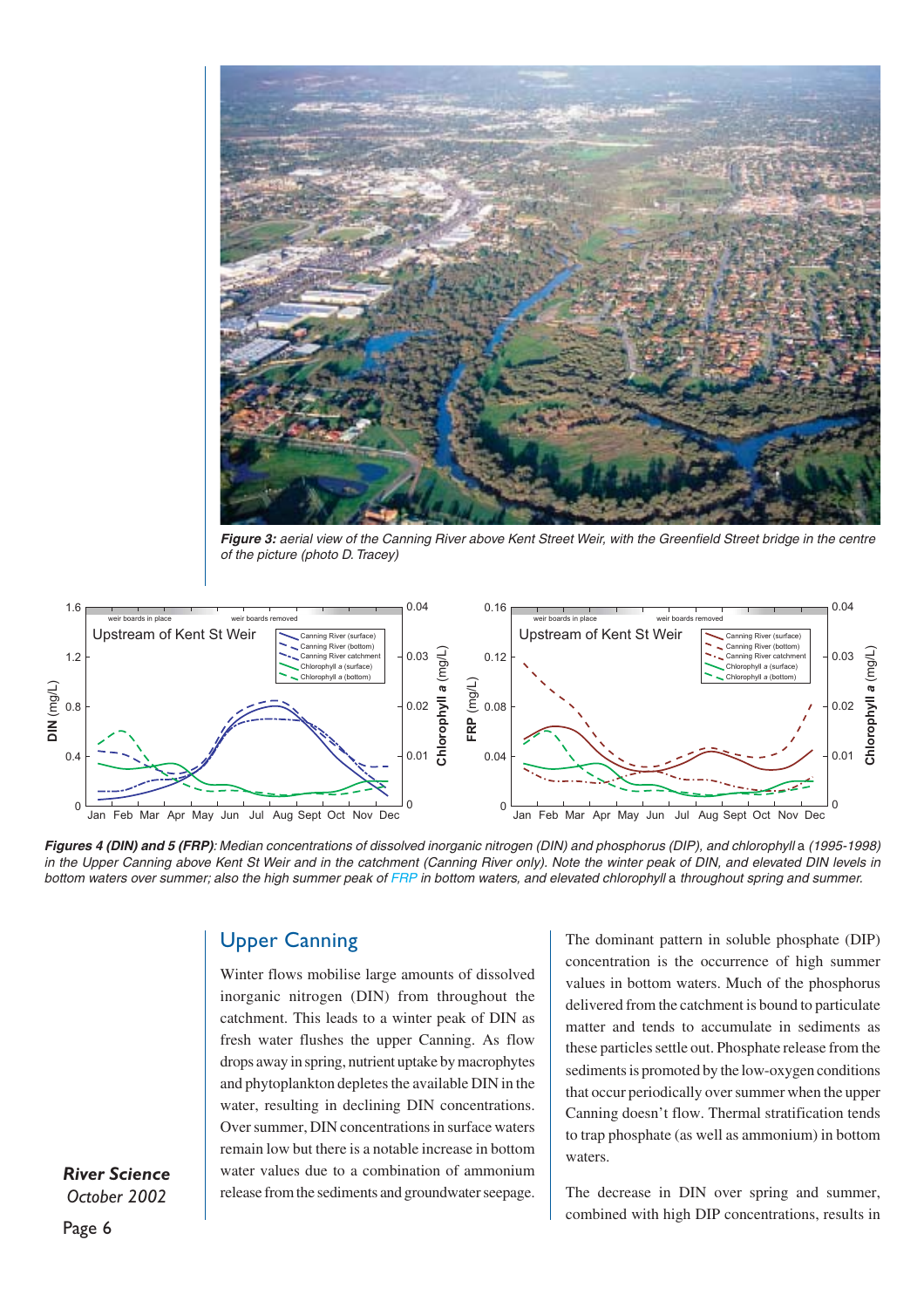

**Figure 6:** Weekly phytoplankton abundance (chlorophyll a) at sampling sites in the upper Canning, 1995-98. (NB chlorophyll a values for Jan '95 at Kent Street Weir (0.4) and Nicholson Road Bridge (0.32) exceeded the maximum scale of this graph)

an increasing ratio of dissolved phosphorus to nitrogen over this period. This encourages the growth of certain cyanobacteria (blue-green algae) which are able to supplement their nitrogen supply by 'fixing' atmospheric nitrogen.

Chlorophyll *a* concentration (which measures the density of phytoplankton cells in the water) shows a distinct seasonal pattern in the upper Canning – with relatively high median values over summer and autumn and low values over winter. Phytoplankton growth in winter is limited by low light levels, low temperatures and short day lengths, and as a result most phytoplankton are flushed from the system before they can reach bloom proportions. When the weir boards are put in place, the lack of flow along with increasing temperatures and increased light penetration makes the upper Canning conducive to phytoplankton growth. Indeed, median chlorophyll *a* values in the upper Canning are at their highest over summer. It is interesting to note that values are higher in bottom waters than surface waters for much of this time. Unlike in the upper Swan where phytoplankton (e.g. dinoflagellates) are thought to migrate to bottom waters to access nutrients it is unlikely that the much smaller cyanobacteria in the upper Canning could do this. The higher bottom water values may result from physical conditions (intense light at the water surface,

lack of mixing) that favour heavier phytoplankton which remain buoyant deeper in the water column.

Phytoplankton populations are highly dynamic, and when conditions are favourable they are capable of explosive growth. From about November to May, phytoplankton proliferate and crash repeatedly, resulting in a series of peaks in chlorophyll *a* concentration (figure 6). Occasional very high chlorophyll *a* values (e.g. Jan 1995, Jan-Feb 1998) are associated with major bloom events. Of most concern in the upper Canning is the occurrence of blooms of toxic, nitrogen-fixing cyanobacteria, such as the large *Anabaena* bloom in January 1998 (figure 12).

The growth of macrophytes (such as *Potamogeton* and *Azolla*) appears to be an important factor controlling phytoplankton abundance. Actively growing macrophytes may limit phytoplankton growth, both by shading the surface of the water and competing with phytoplankton for nutrients. Dense macrophyte growth can tie up large amounts of nutrients, from both the water and sediments. The downside is that death of macrophytes (especially *Potamogeton*, which often dies back in late summer) may provide a nutrient source for phytoplankton as they decay. Large phytoplankton blooms have on occasion followed the natural collapse or manual removal of dense macrophyte growth.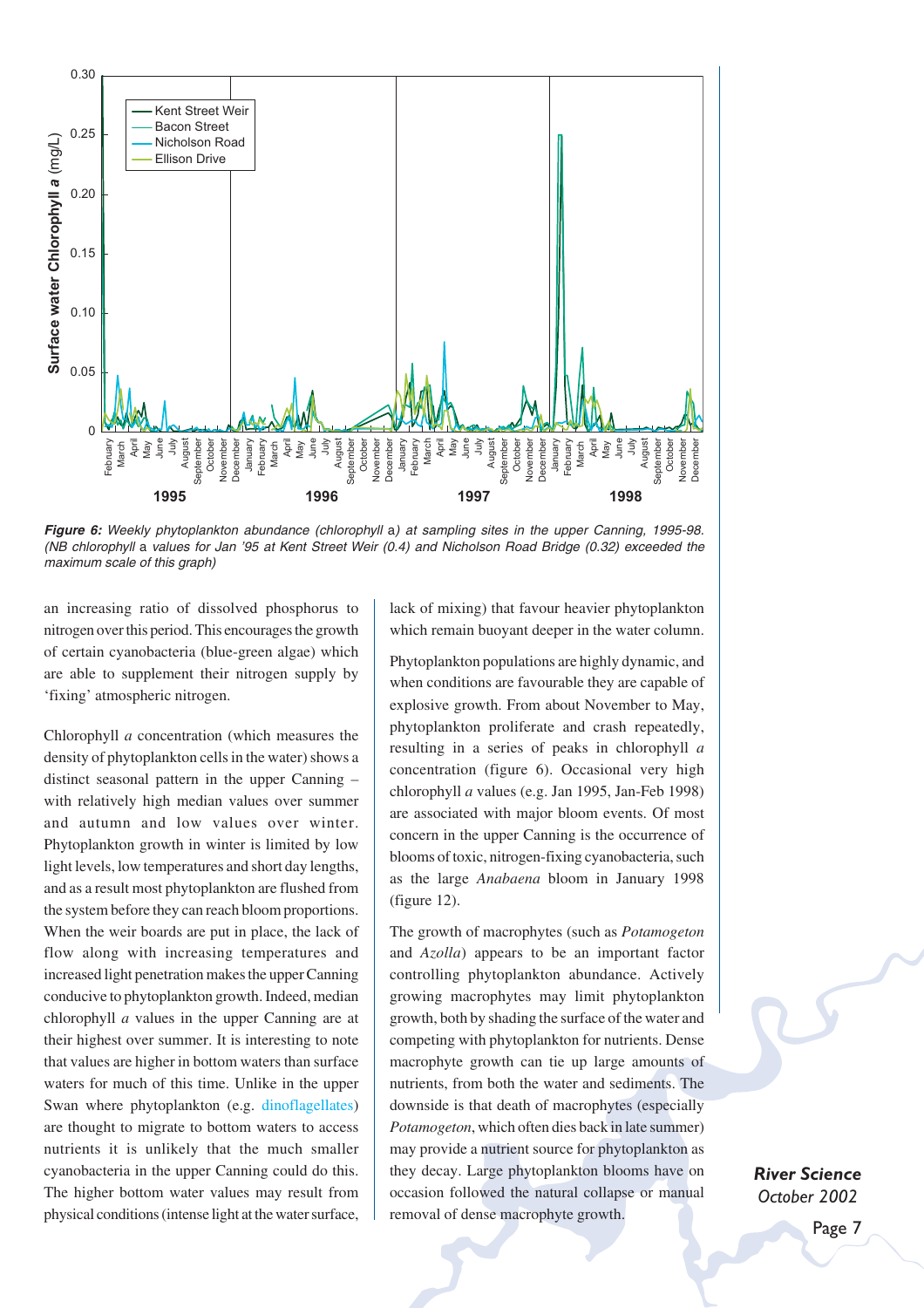

**Figure 7:** aerial view of the lower Canning, looking over the Shelley (bottom) and Riverton (top) bridges towards the Canning River Regional Park wetlands (photo D. Tracey)



**Figures 8 (DIN) and 9 (FRP)**: Median concentrations of dissolved inorganic nitrogen and phosphorus, and chlorophyll a (1995-1998) in the Lower Canning. DIN and FRP concentrations are also given for the upper (Canning River) and lower (Mills St Main Drain and Bannister Creek) catchment. Note the winter peak of DIN in both the upper catchment and estuary, and the high summer levels of FRP and chlorophyll a. Samples are integrated across the depth of the water column in these shallow sites.

#### Lower Canning

From 1995-98, water quality data from the shallow sites in the lower Canning was integrated across the entire depth of the water column; therefore there is no separation here into surface and bottom waters.

The lower Canning also experiences a seasonal trend of DIN concentration, with a winter peak corresponding to catchment inflows (figure 8). Again, most of this nitrogen is flushed from the lower Canning to Melville Water by freshwater flow. Concentrations decline in spring and remain low over summer, suggesting that a combination of phytoplankton growth and denitrification removes DIN from the system over this time.

Dissolved phosphate concentrations peak in summer, which is likely to be driven by sediment release rather than catchment inflow. When the Kent Street Weir is closed, freshwater input to the lower Canning is minimal. From around September to November there is often some flow over the weir boards from the upper Canning. A number of small urban catchments (mainly the Mills Street Main Drain and Bannister Creek) also discharge directly into the lower Canning throughout the year. However, though DIP concentrations in urban drains are high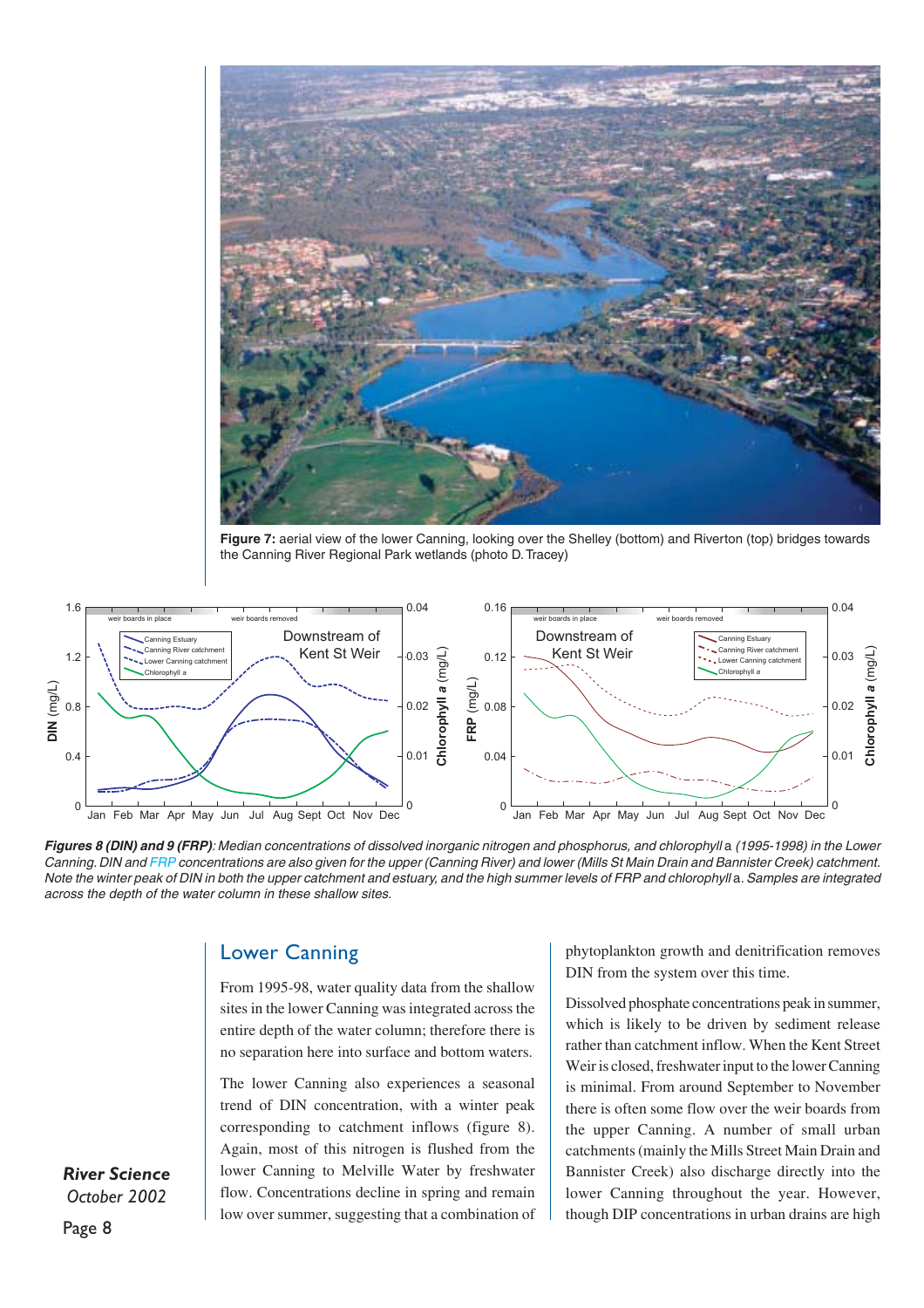(figure 9), the volumes discharged are insufficient to explain the high DIP concentrations in the lower estuary.

As in the upper Swan and Canning estuaries (but distinct from the lower Swan), phytoplankton density in the lower Canning is highest throughout summer and autumn when physical conditions are optimal for growth. Median chlorophyll *a* values are actually slightly higher than in the upper Canning. Factors likely to favour phytoplankton growth in the lower Canning could include the shallowness of the sites, and lack of competition from macrophytes. High salinity prevents the sort of toxic blue-green blooms evident in the upper Canning. Phytoplankton dynamics in the lower Canning are more similar to those of the upper Swan. The spring-summer-autumn blooms involve several groups of phytoplankton in a succession related to changes in salinity and sediment nutrient release.

## Summary of nutrient dynamics in the Canning

### 1. Nutrient dynamics with the weir open (late autumn to spring)

The weir boards are usually removed from the Kent Street Weir in response to early winter rainfall. If rainfall continues then the upper Canning is likely to be flushed fresh throughout the water column. However, if rainfall is inconsistent after the boards are removed, the salt wedge can move upstream of the weir into the normally freshwater section of the river. The extent of the surface layer of fresh water into the lower Canning also depends on flow. When the weir boards are removed the Canning behaves

as a typical 'salt wedge' estuary, with distinct salinity stratification of the water column. Stratification in the Canning is often associated with low-oxygen conditions at the sediment surface, and anoxic water can be transported up or down the estuary with the movement of the salt wedge.

The freshwater layer in the Canning is high in DIN (mostly nitrate) washed down from rural and urban catchment areas. While the weir is open, most of this nitrogen is flushed from the Canning into Melville Water. Adsorption of phosphate to suspended particles and inflow of particulate phosphorus leads to deposition of phosphorus-rich particles in the upper and lower Canning over winter and spring.

Phytoplankton and macrophyte growth is minimal during winter. Physical conditions (high flow, low temperature and short day length) do not encourage plant growth. In addition, the inflowing water is relatively turbid in winter, which restricts light availability to aquatic plants, including phytoplankton. Some macrophytes die back over winter; others are perennial but grow little or are killed off by salinity if the salt wedge moves up into the riverine section of the Canning.

Spring is characterised by a strong decrease in flow, with a concomitant decrease in DIN delivery from runoff. A combination of denitrification and uptake by phytoplankton and macrophytes leads to a decrease in N:P ratio, driven mainly by a strong decline in nitrate concentration in the water column. The decreasing N:P ratio increases the likelihood of toxic cyanobacteria blooms in the upper Canning; however short residence times and low light levels prevent the development of significant blooms while the weir is open.



**Figure 10:** conceptual model of the Canning River with the Kent Street Weir boards removed, during the winter flow period. Refer to the Symbol Glossary for an explanation of the symbols used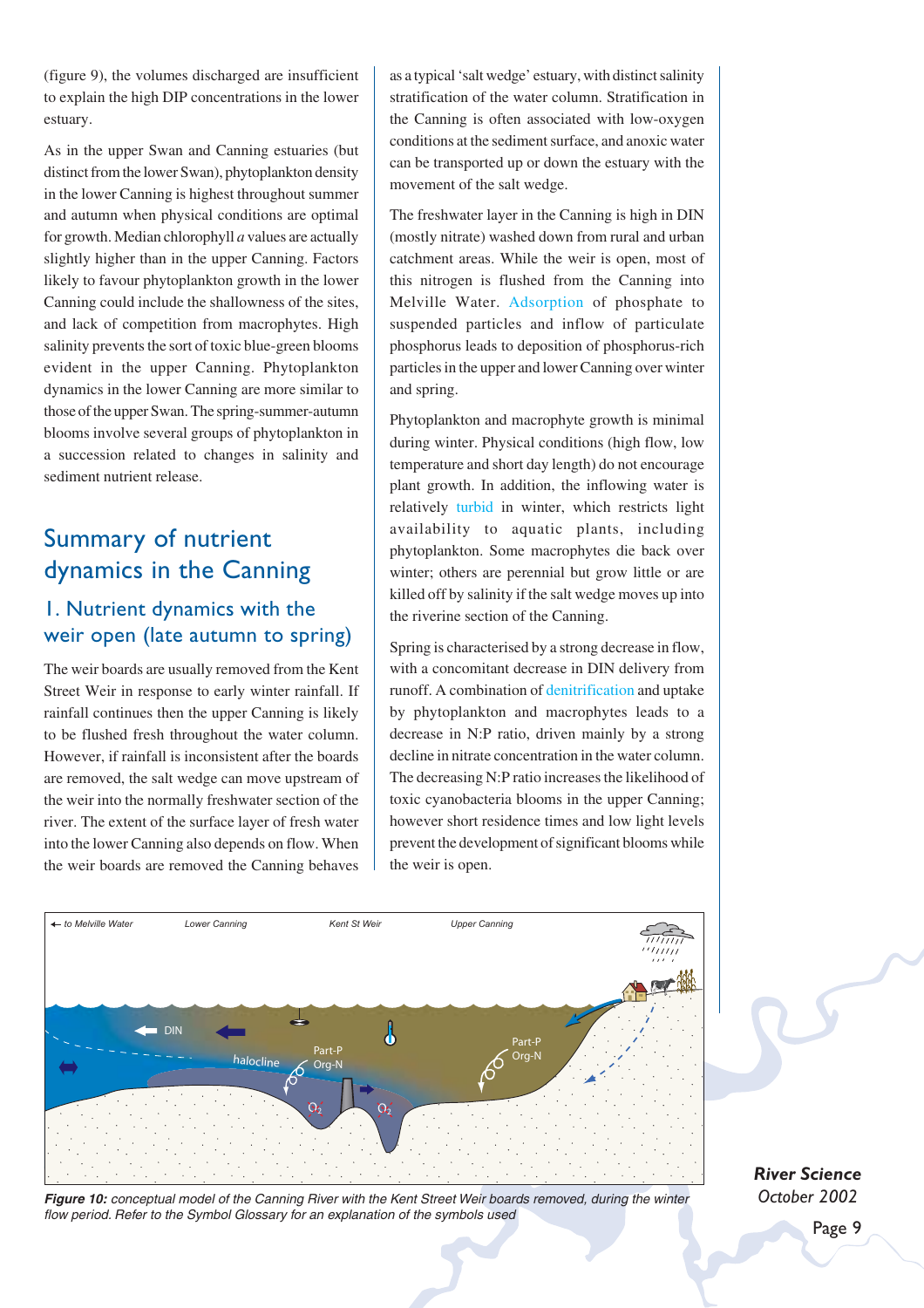

**Figure 11:** conceptual model of the Canning River with the weir boards in place, during the summer low flow period. Refer to the Symbol Glossary for an explanation of the symbols used

### 2. Nutrient dynamics with the weir closed (late spring-summer-autumn)

The weir boards are usually put in place around September or October to prevent movement of the salt wedge into the upper Canning. There can still be some movement of both fresh and salt water through or across the weir due to flows, tidal surges and leakage through the weir boards. However, the Canning is basically divided into a brackish to saltwater lower section and a freshwater upper section. In summer the upper Canning becomes a relatively stagnant freshwater pool. While the weir is closed there is rarely substantial mixing of the water column, resulting in strong and persistent differences in surface and bottom water chemistry.

After impoundment, the upper Canning is characterised by thermal stratification, falling oxygen levels in bottom waters, and increasing temperature and water clarity. Anoxic events promote sediment nutrient release, but stratification tends to restrict nutrient movement into surface waters. During late spring and early summer, macrophyte growth is often active but major



*River Science October 2002*

Page 10

**Figure 12:** This dense bloom of blue-green algae (Anabaena) occurred in January-February 1998 (photo K. McMahon)

phytoplankton blooms are uncommon. Nevertheless, phytoplankton activity increases as conditions become more favourable. Nitrogen to phosphorus ratios tend to decrease during this time, increasing the likelihood of nitrogen-fixing cyanobacteria blooms as summer progresses.

Mid to late summer is the greatest risk period for toxic cyanobacteria blooms in the upper Canning. Low N:P ratios promote the growth of nitrogenfixing cyanobacteria, while the final bloom biomass may be determined by the availability of DIP. During a large bloom, dense growth of phytoplankton reduces water clarity and as a result the bloom growth tends to be restricted to surface waters. (This may also help blue green algae outcompete other species as they have greater buoyancy control). Much of the phosphorus released from the sediments over summer may not become available to phytoplankton due to thermal stratification. During the 1998 bloom for instance (figure 12), although bloom biomass appeared to be limited by surface DIP, the bloom was estimated to have consumed only about 15% of phosphorus efflux from the sediments. At some stage demand for a resource – such as phosphorus or carbon – outstrips availability, leading to the collapse of the bloom.

Curiously, there are rarely repeated big blooms in one summer in the upper Canning – even though physical conditions may be suitable. This 'lag period' following a major bloom is not completely understood, but could be due to phytoplankton cell damage under conditions of intense light and nutrient limitation.

In the lower Canning, summer is a productive time for phytoplankton. When the weir boards are first put in place, upstream movement of anoxic salt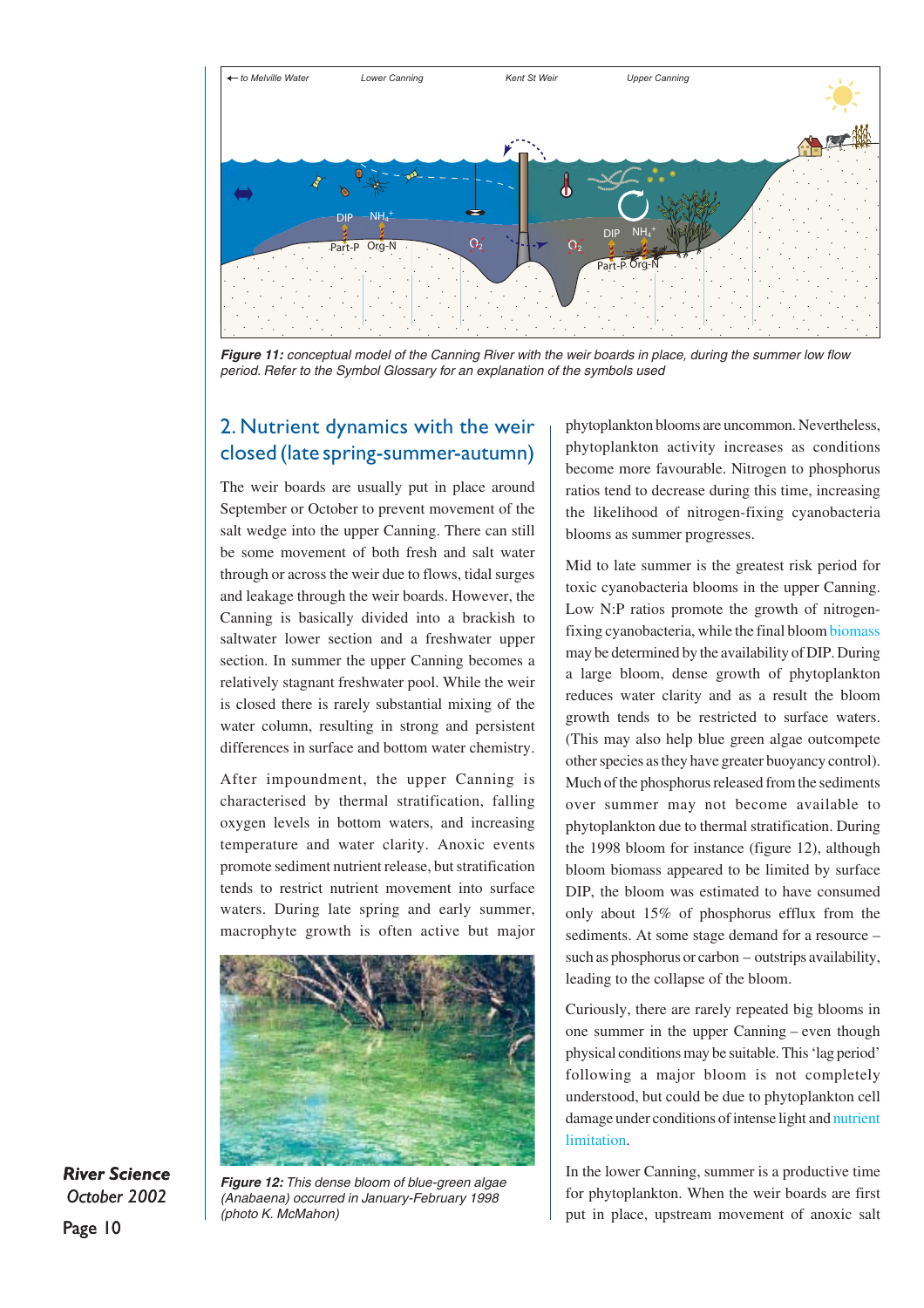## Symbol glossary



water promotes sediment nutrient release. A combination of uptake and denitrification leads to low DIN concentrations over summer, and phytoplankton dynamics are likely to be dominated by rapid cycling of nutrients. The high salinity in the lower Canning prevents the growth of both macrophytes and the cyanobacteria which bloom above the weir. Rather, several groups of mainly marine phytoplankton are common at different times throughout the spring-summer-autumn period.

## Addressing nutrient problems in the Canning

Reducing the occurrence of toxic phytoplankton blooms in the Canning River is a major goal of the Swan-Canning Cleanup Program. The results from weekly water quality monitoring in the Canning provided the basis for trials of innovative methods aimed at modifying conditions in the river to reduce the occurrence of blooms. The aim of these techniques (oxygenation and sediment remediation using Phoslock™, a modified clay) is to reduce the supply and availability of nutrients to phytoplankton. Information on the development and implementation of these techniques from early trials in 1997-98 to 1999-2000 can be found in *River Science 13-14* and *17-18*.

The implementation of these techniques has coincided with a marked decrease in nutrient concentrations across the Canning (both in treated and control sites), yet summer blooms of cyanobacteria have still occurred. Results have been promising but it is clear that in practice the relationship between deoxygenation, nutrient release and phytoplankton response is not straightforward– for instance it appears that cyanobacteria are very efficient at exploiting even occasional pulses of

phosphate availability. Operation of two oxygenation plants, and further Phoslock trials, have continued over the subsequent two summers. Future use beyond 2002-03 depends on the availability of funding. For more information on these remediation techniques contact the Swan River Trust.

*Caring for the Canning: A plan to revitalise the Canning, Southern and Wungong rivers*, released in August 2002, is a river management plan for the Canning River system, focusing on riparian zone and catchment issues. This report, which is available from the Swan River Trust, outlines actions to address the decline of the Canning River system that will be implemented over the next five years.

## Conclusion

The Canning River is a very different ecosystem to the one encountered by early European observers. The seasonal interaction of fresh and salt water has been modified by upstream impoundments, dredging of the Fremantle sill, the development of an urban drainage network, and construction of the Kent Street Weir. Nutrient inputs from the catchment have resulted in advancing eutrophication in the Canning, which in recent years has been manifested by periodic blooms of nuisance and potentially toxic blue-green algae. Although there is no possibility of returning the river to its pristine, pre-settlement condition, hopefully with time it can be restored to a healthier and more resilient system. The Swan-Canning Cleanup Program is making progress towards long-term goals of improving land use practices, and restoring foreshores, drainage lines and streams within the catchment. In conjunction with the short-term remediation techniques mentioned above the expectation is to achieve a healthy and attractive river that is valued by the community.